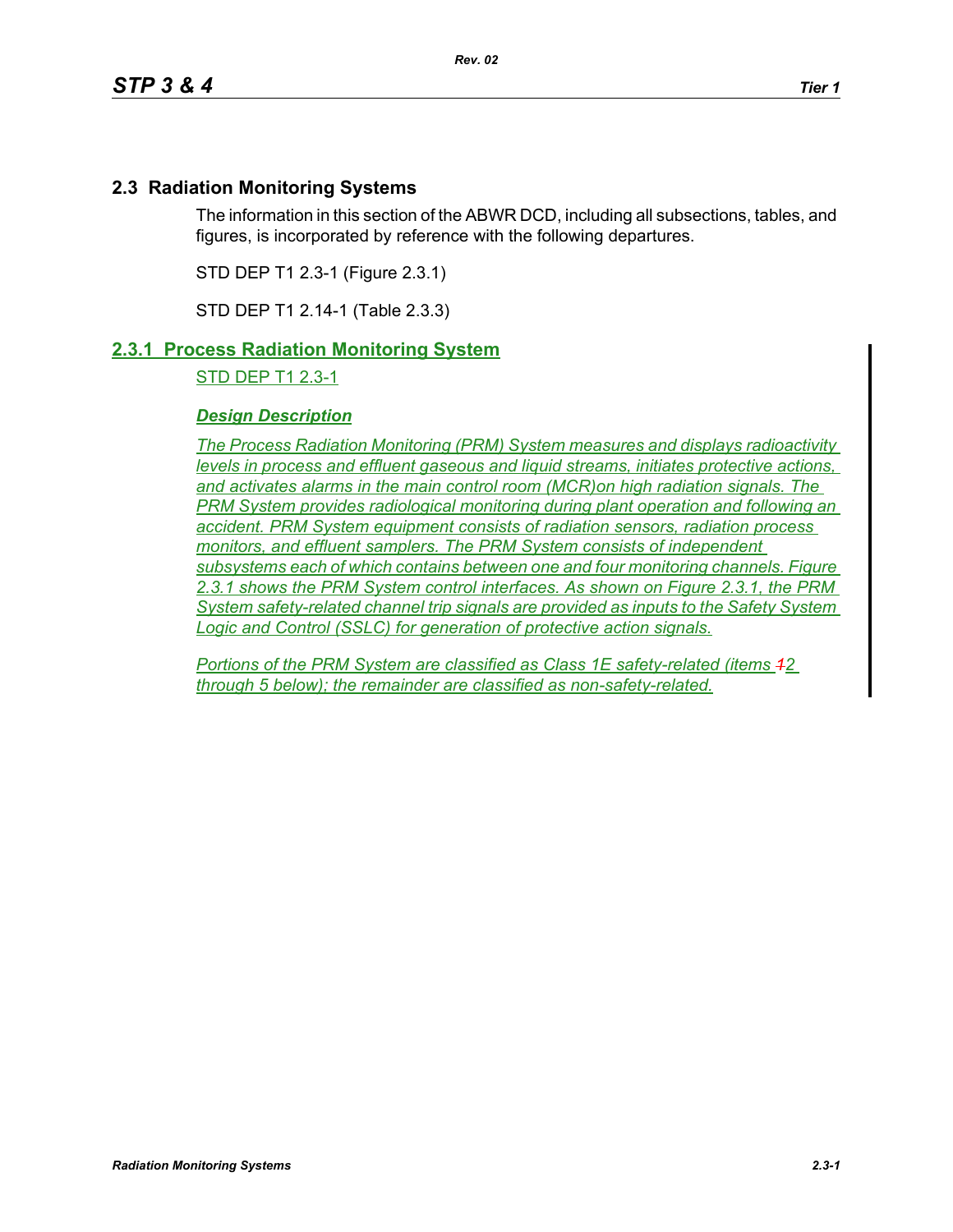

- 
-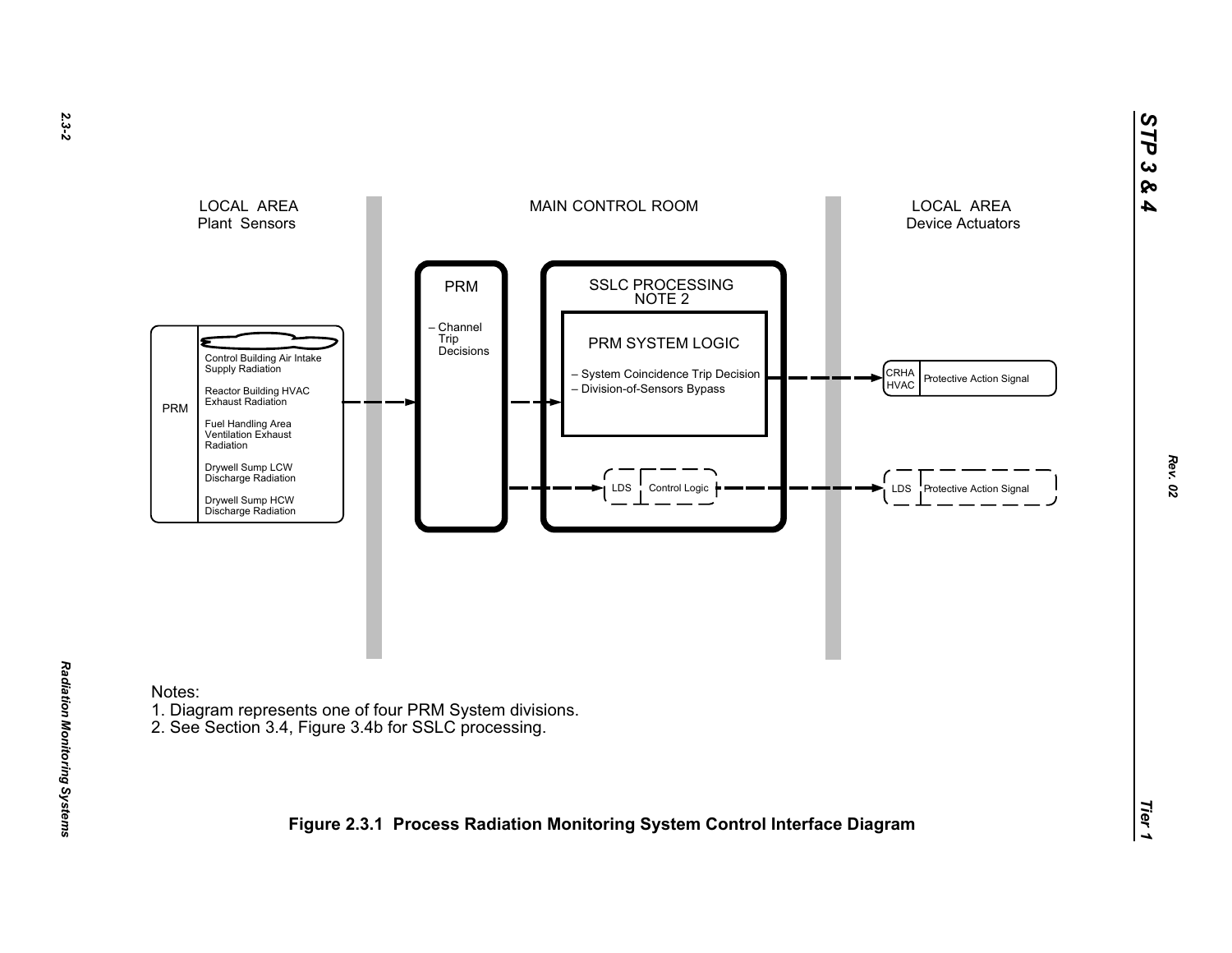### **2.3.3 Containment Atmospheric Monitoring System**

STD DEP T1 2.14-1

#### *Design Description*

The CAMS is classified as a Class 1E safety-related system, except the oxygen/hydrogen monitoring equipment in CAMS is non-safety-related*.*

*Operation of each CAMS division* the oxygen/hydrogen monitoring equipment *can be*  activated manually or automatically during a post-accident condition by a signal *indicating a high drywell pressure or a low reactor water level.* 

*One radiation channel of each CAMS division monitors the radiation level in the drywell and the other channel monitors the radiation level in the suppression chamber.*

*The oxygen/hydrogen monitoring equipment of each CAMS division analyzes the hydrogen and oxygen gas concentration levels in the drywell or in the suppression chamber and provides separate gas concentration displays in the MCR.*

*Each CAMS division* of radiation channels *is powered from its respective divisional Class 1E power source. In the CAMS, independence is provided between the Class 1E divisions, and also between the Class 1E divisions and non-Class 1E equipment.*

*Both CAMS* equipment is *divisions are located in the Reactor Building, except for the radiation and the gas process monitors, which are located in the Control Building.*

*The CAMS has the following alarms, displays, and controls in the MCR:*

- *(1) Displays of radiation, hydrogen and oxygen levels.*
- *(2) Alarms for radiation levels, and for hydrogen and oxygen gas concentration levels.*
- *(3) Manual* or automatic *system level initiation of* oxygen/hydrogen monitoring equipment *for each CAMS division.*